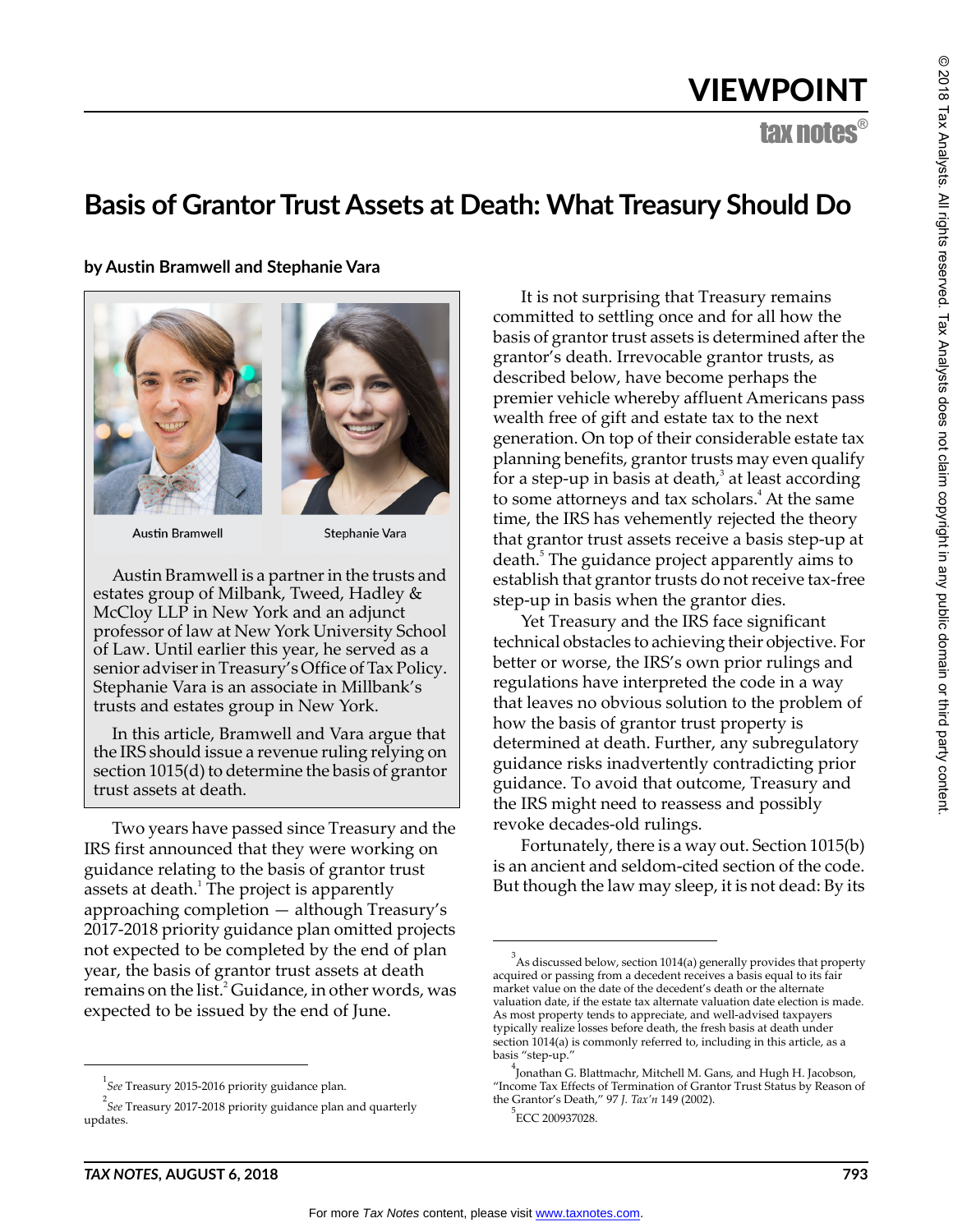terms, section 1015(b) provides an answer to the vexed question of how the basis of grantor trust assets is determined after death. Specifically, under section 1015(b), the assets of a grantor trust after death have the same basis, once grantor trust status is turned off, as they had before death. In other words, consistent with the IRS view that grantor trusts do not qualify for a step-up in basis at death, section 1015(b) imposes a carryover basis.

Moreover, if Treasury and the IRS do rely on section 1015(b) to determine the basis of grantor trust assets at death, prior guidance would not need to be revoked or revised. Indeed, the IRS would merely have to reiterate the position it has already taken in an earlier ruling, Rev. Rul. 2008- 41, 2008-30 IRB 170, and apply it in a different but analogous context. For those reasons, we argue, Treasury and the IRS should issue a revenue ruling holding that section 1015(b) governs the basis of trust property after an irrevocable grantor trust converts to a non-grantor trust at the death of the grantor.

#### **I. Advantages of Irrevocable Grantor Trusts**

A grantor trust is a trust that is treated as owned by the grantor or another person for income tax purposes under the rules of sections 671 through 679. Importantly, a gift can be considered complete for gift and estate purposes but still be treated as incomplete for income tax purposes. A wealthy individual, for example, can make a gift $\lq$  to an irrevocable trust that will not be included in the donor's gross estate at death under one of the estate tax "string" sections.<sup>7</sup> As a result, all future investment returns on trust property from the date of the gift pass free of gift and estate tax.<sup>8</sup>

Even though the trust property passes outside the donor's gross estate for estate tax purposes,

the trust can still be drafted as a grantor trust that is treated as owned by the donor for income tax purposes. For example, the grantor may retain the power (in a nonfiduciary capacity) to substitute property of an equivalent value $^{\circ}$  or may give a non-adverse person a power to make loans to the grantor for less than adequate interest or security.<sup>10</sup> Other techniques for triggering grantor trust status include designating the donor's spouse as a permissible beneficiary of the trust, $11$ granting a power to expand the class of beneficiaries,<sup>12</sup> appointing a related or subordinate party as trustee, $13$  or having the trust acquire life insurance policies on the grantor's life whose premiums can be paid out of the income or principal of the trust.<sup>14</sup> Even merely borrowing from the trust (or having the grantor's spouse borrow from the trust<sup>15</sup>) at some point during the year may cause grantor trust status for the entire  $year.<sup>16</sup>$ 

With grantor trust status achieved, several estate tax planning techniques become possible. Perhaps the most powerful is simply the donor's obligation under the code to pay the tax on the grantor trust's income. The shift of tax liability from the trust to the donor allows the trust to earn tax-free returns during the donor's lifetime, even as the donor's own estate is depleted. Despite the significant — oftentimes massive — transfers of wealth that thereby occur, the donor is not treated as having made additional gifts to the trust for gift  $tax$  purposes. $17$ 

Another technique is to sell assets that will earn returns that exceed those earned on the consideration received. For example, the donor could sell assets to an irrevocable grantor trust in

<sup>6</sup> Reg. section 25.2511-2. A gift is complete for gift tax purposes if the donor "has so parted with dominion and control as to leave in him no power to change its disposition, whether for his own benefit or for the benefit of another." Reg. section 25.2511-2(b).

 $7^7$ Sections 2035-2039 and 2041.

 $8<sup>8</sup>$ The code gives the IRS no mechanism for taxing future outsized returns earned by the donee of the gift. *See* reg. section 25.2511-2(a) ("The gift tax is not imposed upon the receipt of the property by the donee, nor is it necessarily determined by the measure of enrichment resulting to the donee from the transfer.").

<sup>9</sup> Section 675(4); *see also* Rev. Rul. 2008-22, 2008-16 IRB 796.  $^{10}$ Section 675(2).

 $^{11}$ Section 677(a)(1).

 $^{12}$ Such a power, combined with trustee discretion to make distributions, may cause grantor trust status under section 674(a) by negating the otherwise broad exception of section 674(c).

 $^{13}$ Like a power to add to the class of beneficiaries, the appointing of a related or subordinate party as trustee may cause grantor trust status under section 674(a) by negating the otherwise broad exception of section 674(c).

<sup>&</sup>lt;sup>14</sup> Section 677(a)(3); Rev. Rul. 66-313, 1966-2 C.B. 245.

 $^{15}$ Section 672(e).

<sup>16</sup> Rev. Rul. 86-82, 1986-1 C.B. 253.

 $^{17}\!$  Rev. Rul. 2004-64, 2004-2 C.B. 7.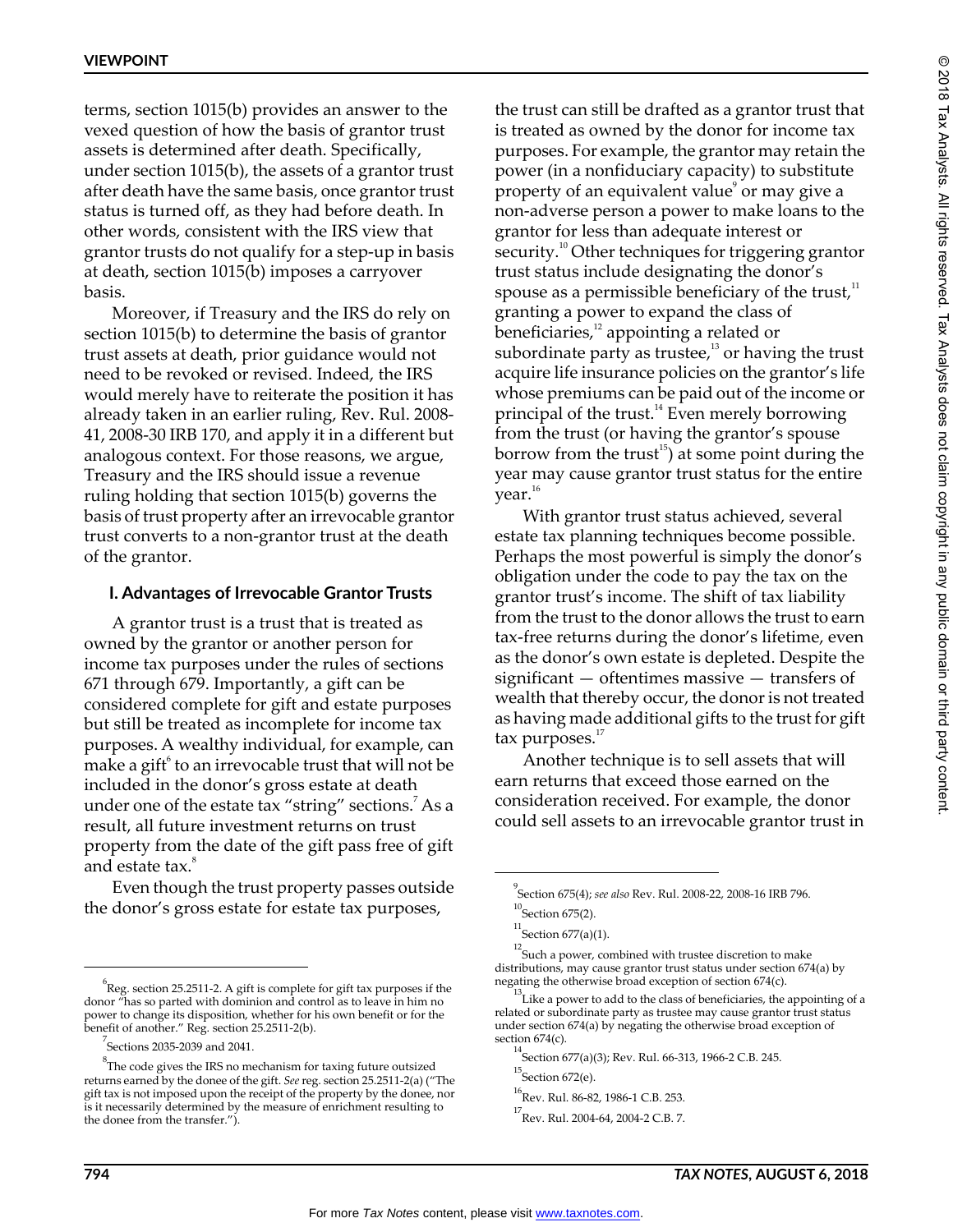exchange for a promissory note bearing interest at no more than the applicable federal rate. If the value of the property transferred by the donor is equal to the value of the property received (that is, the note), no gift occurs for gift tax purposes. $18$ Further, under section 7872, the value of the note is not discounted to reflect the relatively low interest rate.<sup>19</sup> Thus, the sale succeeds in passing wealth to the trust free of gift and estate tax as long as the assets earn returns that exceed the low interest rate.

Meanwhile, the IRS has for decades taken the position that grantor trusts are ignored for all income tax purposes. $^{20}$  The sale, therefore, is ignored for income tax purposes and the grantor recognizes neither gain on the sale nor interest income on the note.<sup>21</sup> In short, through a sale to a grantor trust, a wealthy individual can freeze the value of property transferred to a trust and cause future investment returns (above a relatively low interest rate) to pass to descendants, all without gift, estate, or income tax cost.

#### **II. Do Grantor Trusts Also Get Basis Step-Up?**

According to some attorneys, grantor trusts should qualify for another benefit as well: The basis of grantor trust assets should receive a stepped-up basis at death under section  $1014.^2$ Section 1014 generally provides that property acquired or passing from a decedent receives a basis equal to its fair market value on the date of the decedent's death or the alternate valuation

Section 1014 may apply even though property does not pass under the decedent's will or as part of the decedent's probate estate. Property held in most revocable trusts, for example, is deemed to have been acquired from a decedent under section 1014(b)(2) or section  $1014(b)(3)$ .<sup>24</sup> Also, under a catchall provision enacted in 1954, almost all property included in the decedent's gross estate for estate tax purposes is considered to have passed from the decedent for purposes of section 1014(a).<sup>25</sup> Reg. section 1.1014-1(a) even describes the "purpose of section 1014" as "to provide a basis for property acquired from a decedent that is equal to the value placed upon such property for purposes of the federal estate tax."

In contrast to the forms of ownership covered by section 1014(b), an irrevocable grantor trust is designed to pass outside the grantor's gross estate for estate tax purposes.<sup>26</sup> Indeed, the property of an irrevocable trust does not "pass" at the decedent's death at all. Rather, after the grantor's death, property of the trust continues to be administered and disposed under the same irrevocable trust terms that existed before the decedent's death. Thus, it might seem that any argument that the assets of an irrevocable grantor trust pass from the deceased grantor and

date, if the estate tax alternate valuation date election is made. $^{23}$  As most property tends to appreciate in value, and well-advised taxpayers typically realize losses before death, the fresh basis at death under section 1014(a) is commonly referred to, including in this article, as a basis "step-up." The basis step-up at death eliminates inherent gain free of tax.

 $^{18}$ Section 2512(b); reg. section 25.2512-8.

<sup>19</sup> *See* LTR 9535026 (holding that the value of secured notes bearing interest at the rate prescribed by section 7872 of the code was equal to the value of the property transferred); *cf.* LTR 9644053 (holding that a secured right to an annuity was equivalent in value to the property transferred); *see also* reg. section 25.2504-2(d), Example 3; *Frazee v. Commissioner*, 98 T.C. 554, 590 (1992); *True v. Commissioner*, T.C. Memo. 2001-167. *But see Dallas v. Commissioner*, T.C. Memo. 2006-212 (valuing promissory notes with self-canceling provisions at less than the value of the property sold).

ILM 201343021 ("We conclude that a trust that is treated as a grantor trust is ignored as a separate entity apart from the owner for all federal income tax purposes."); Rev. Rul. 85-13, 1985-1 C.B. 184; Rev. Rul. 2007-13, 2007-1 C.B. 684. *Cf*. reg. section 1.1001-2(c), Example 5 (stating that the grantor of a grantor trust "is treated as the owner of the entire trust"); *but see Rothstein v. United States*, 735 F.2d 704 (2d Cir. 1984).

 $^{21}$ Rev. Rul. 85-13.

<sup>&</sup>lt;sup>22</sup>Blattmachr, Gans, and Jacobson, *supra* note 4.

 $^{23}$ Section 1014(a) and (b). In limited cases, basis is determined differently if a special use valuation election is made under section 2032A or if a qualified conservation easement is excluded from the gross estate. *Id.* Section 1014(a)(3) and (4). Section 1014(c), (d), and (e) carve out exceptions to the step-up in basis, such as for income in respect of a decedent under section 1014(c). *Id.* Other code sections also in some cases limit the benefit of a basis step-up. *See*, *e.g.*, section 1291(e) (reducing section 1014(a) basis in passive foreign investment company shares to the basis of the shares immediately before the decedent's death, unless the decedent was a nonresident alien at all times during his holding period).

<sup>24</sup> *See, e.g.*, Rev. Rul. 58-395, 1958-2 C.B. 398; Rev. Rul. 57-287, 1957-1

C.B. 517. 25 *Id.* Section 1014(b)(9).

<sup>&</sup>lt;sup>26</sup>In some cases, however, a family might prefer for property to be pulled back into the gross estate in order to obtain the basis step-up. *See generally* Austin W. Bramwell and Elisabeth O. Madden, "Toggling Gross Estate Inclusion On and Off: A Powerful Strategy," 44 *Estate Planning* (2017).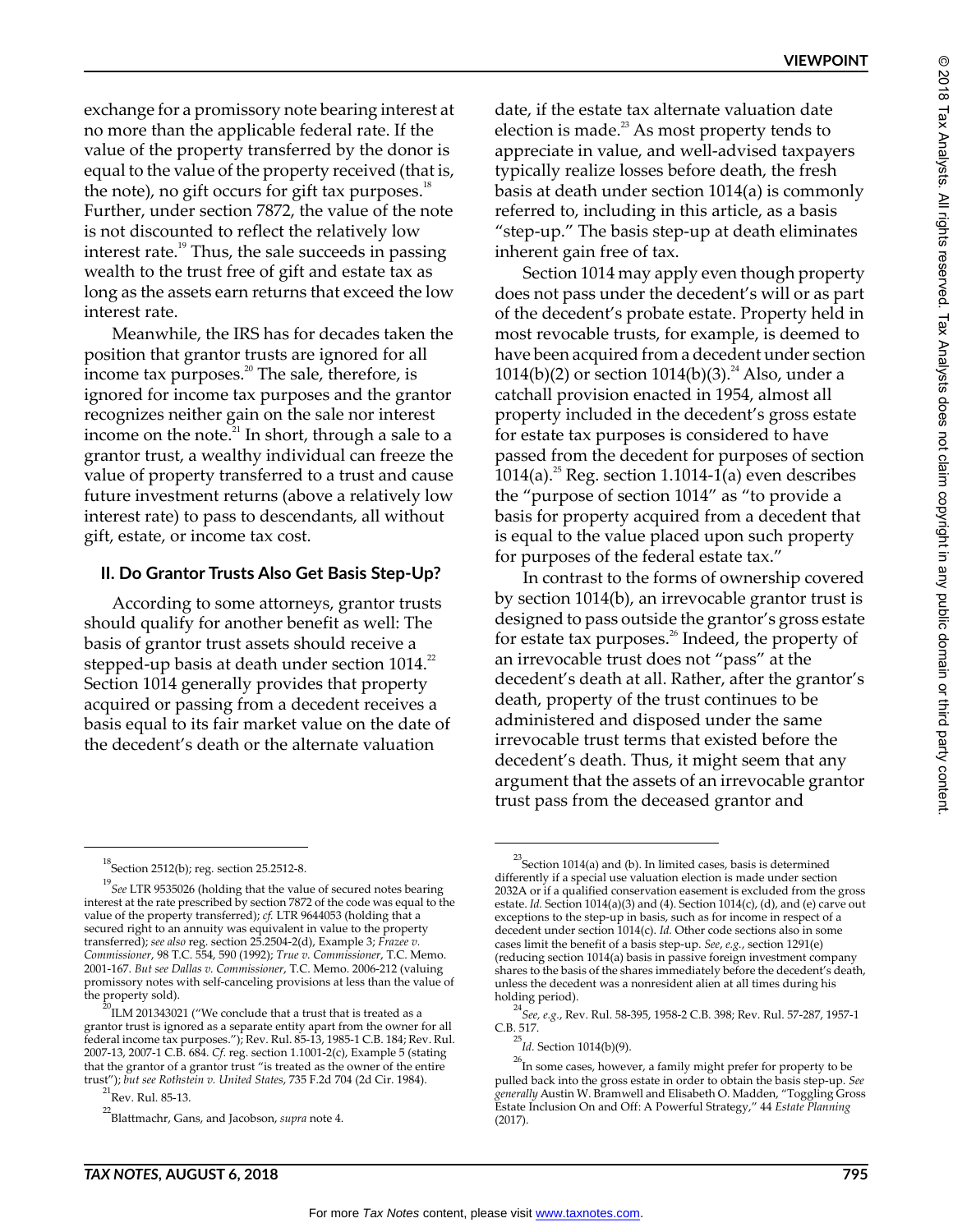therefore qualify for a section 1014 basis step-up is far-fetched.

Yet the conclusion that grantor trusts enjoy a basis step-up at death is supported by the IRS's own rulings and pronouncements. At least in some cases, it is clear that property may acquire a new basis at death even though it is not included in the decedent's gross estate. For example, as the IRS confirmed in Rev. Rul. 84-139, 1984-2 C.B. 168, property passing from a nonresident alien decedent may qualify for a fresh basis at death, even though it is not included in the decedent's gross estate for U.S. estate tax purposes.<sup>27</sup>

Also, the IRS has repeatedly affirmed that during the grantor's lifetime, the property of a grantor trust is treated as owned by the grantor for all income tax purposes. In a seminal ruling, Rev. Rul. 85-13, 1985-1 C.B. 184, the taxpayer purchased stock from a grantor trust that he had created for \$40 per share. After acquiring the shares from the grantor trust, the taxpayer sold the shares to a third party for \$50 per share. Before the grantor's purchase, the stock had a basis of \$20 per share. The IRS ruled that the taxpayer had \$30 of gain, measured by the trust's original \$20 basis rather than the grantor's cost of \$40 a share.

In reaching this conclusion, the IRS held that the sale between the grantor and the grantor trust had not occurred at all for income tax purposes. Rather, according to Rev. Rul. 85-13, a grantor trust does not "retain its vitality as a separate entity." Rejecting the contrary holding of the Second Circuit in *Rothstein*, 28 the IRS held instead that the grantor of a grantor trust is the "owner of the trust's assets." Thus, the grantor and the grantor trust were not capable of entering into a sale that could cause the stock to acquire a new basis for income tax purposes.

The IRS has since emphatically reiterated that the grantor is the owner of grantor trust assets for all income tax purposes<sup>29</sup> and has applied the principle in a wide variety of contexts. $30^{\circ}$  On one occasion, the IRS even held that a grantor trust is ignored for purposes of an excise tax.<sup>31</sup> If there are any exceptions to the principle that grantor trusts are ignored, they are few and narrow.<sup>32</sup> Section 1014, meanwhile, is an income tax provision. The holding of Rev. Rul. 85-13 and subsequent rulings applies to section 1014 as much as to any other income tax provision of the code. Indeed, a regulation under the same chapter of the code as section 1014, reg. section 1.1001-2(c), Example 5, provides that the grantor of a grantor trust "is treated as the owner of the entire trust," thereby apparently giving the position of Rev. Rul. 85-13 the force of law. $\overline{3}$ 

If grantor trusts are ignored for all income tax purposes, consider what that implies when grantor trust status ends at death. Section 1014 again generally provides that property acquired from a decedent receives a basis at death equal to its then-FMV. Under Rev. Rul. 85-13, grantor trust assets are treated as belonging to the decedent up until the moment of death. At the moment of death, when grantor trust status ends, the property passes from its prior owner, namely, the decedent. Thus, the logic of Rev. Rul. 85-13 and its IRS progeny seems to compel the conclusion that

<sup>&</sup>lt;sup>27</sup>Under section 2103, property of a nonresident alien decedent is not included in the gross estate unless it is situated in the United States.

<sup>28</sup>*Rothstein*, 735 F.2d 704.

 $^{29}E$ .g., ILM 201343021 ("Grantor trusts are disregarded as entities separate from their owners for all federal income tax purposes.").

<sup>&</sup>lt;sup>30</sup> See, e.g., Rev. Rul. 88-103, 1988-2 C.B. 304 (involuntary conversions under section 1033); Rev. Rul. 2004-86, 2004-2 C.B. 191 (tax-free exchanges under section 1031); Rev. Rul. 2008-13, 2008-10 IRB 518 (transfers of life insurance for value under section 101); LTR 9152011 (exemption from tax on interest income under section 871(i)); LTR 200104005 (exclusion of gain from the sale of a residence under section 121); LTR 9031022 (characterization of interest under sections 163(h) and 469); LTR 9141046 (nontaxable acquisition of qualified replacement property under section 1042).

Rev. Rul. 87-61, 1987-2 C.B. 219.

<sup>32</sup> *See* reg. section 1.108-9(c)(1) and (2) (cancellation of indebtedness rules only apply if the grantor, not the grantor trust, is bankrupt or insolvent); T.D. 9829 (declining to expand definition of eligible partner to include grantor trusts for purposes of section 6221(b); concerning partnership audits); LTR 200920031 (holding that gain is recognized by the grantor upon an in-kind satisfaction of a charitable annuity by a charitable lead annuity trust, even though it was a grantor trust for income tax purposes; and distinguishing Rev. Rul. 55-410, 1955-1 C.B. 297, which holds that gain is not recognized by an individual upon satisfying a charitable pledge obligation in kind).

<sup>33</sup> Although reg. section 1.1001-2(c), Example 5, was issued before Rev. Rul. 85-13 was published, it effectively established by regulation the position in an earlier ruling, Rev. Rul. 77-402, 1977-2 C.B. 222, which also states that the grantor of a grantor trust is "the owner of all the trust property for Federal income tax purposes." That said, the theory that a grantor trust is indeed ignored for all income tax purposes was rejected by the Second Circuit in *Rothstein*, 735 F.2d 704, *non-acq.*, 1985-1 C.B. 184.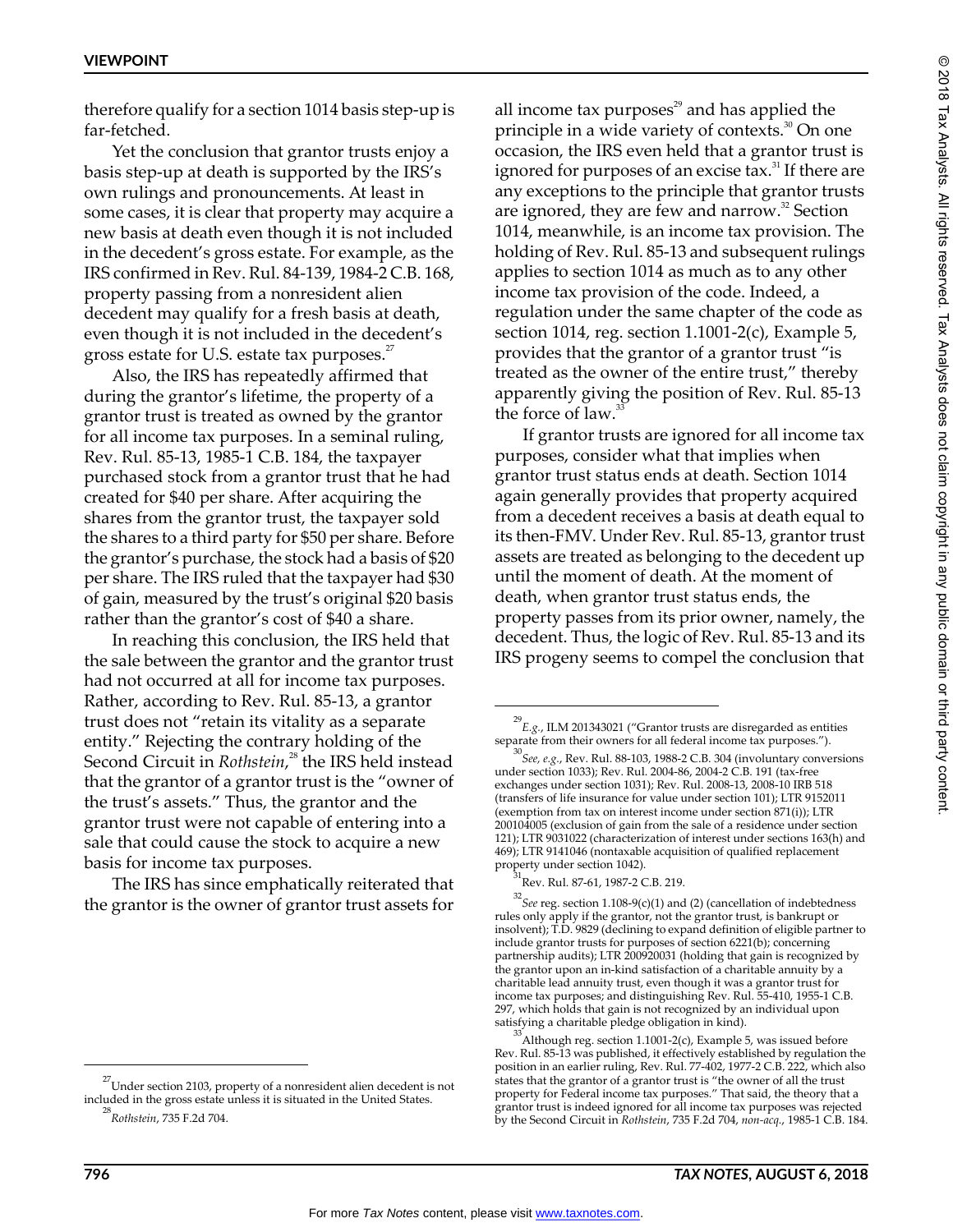grantor trust assets are acquired from a decedent and therefore should qualify for a step-up in basis under section 1014.

In any event, Rev. Rul. 85-13 makes it trivially easy to obtain the benefits of a step-up in basis artificially. Under the ruling, transactions between a grantor trust and the grantor are ignored; to adopt a common metaphor, they are treated as if the grantor moved property from one pocket to another. Thus, to achieve a basis step-up at death, the grantor need only purchase low-basis assets from the grantor trust before death — including in a deathbed transaction — and swap in cash or high-basis assets in exchange. The grantor can then die holding the low-basis assets, which will qualify for a basis step-up as property passing from the decedent within the meaning of section 1014.

The substitution of assets before death, in short, achieves artificially what Rev. Rul. 85-13 implies should occur even without a deathbed swap: a step-up in basis. (Indeed, the artificial step-up is more favorable, insofar as the grantor can choose which assets to swap out of the grantor trust, and thus may leave any depreciated property in the hands of the trust, while only swapping out the appreciated property.) Given that well-advised taxpayers may achieve a basis step-up for grantor trust assets artificially, it is unclear why, as a policy matter, the IRS should not grant the same benefit automatically to all grantor trust assets.

#### **III. The Textual Difficulty**

That all said, the theory that grantor trusts should always qualify for a step-up in basis has no obvious support in the language of the code. Section 1014(b) defines 10 categories of the property that "shall be considered to have been acquired from or to have passed from the decedent." Three categories have either been repealed or no longer apply, $34$  while one provides

an (inapplicable) special rule for a surviving spouse's share of community property. $35$  Of the six others, five apply to property that is clearly included in the gross estate of a U.S. citizen or resident decedent.<sup>36</sup>

That leaves one remaining category of property considered to have passed from a decedent. Under section 1014(b)(1), property is considered to have passed from a decedent if it was "acquired by bequest, devise, or inheritance, or by the decedent's estate from the decedent." Property that passes at the decedent's death in accordance with the terms of an irrevocable trust is not bequeathed, devised, or inherited, nor is it acquired by the decedent's estate.<sup>37</sup> The regulations under section 1014(b)(1) simply take it for granted that it applies only when property passed under the decedent's will or by the laws of descent.<sup>38</sup> Section 1014(b)(1), therefore, does not by its terms apply to property held in an irrevocable grantor trust at death. Proponents of the view that grantor trust assets qualify for a basis step-up are left to contend that, in light of Rev. Rul. 85-13, grantor trust assets should simply be deemed to have been bequeathed from the deceased grantor, even though in reality they are not. $39$ 

#### **IV. IRS Gives Comfort to Proponents**

Astonishingly, in one nonprecedential letter ruling, $40$  the IRS appears to have adopted the

 $34$ Section 1014(b)(5), (7), (8).

 $35$ Section 1014(b)(6). The rule provides that the surviving spouse's one-half share of community property (if it is community property under the laws of any state, U.S. possession, or foreign country) is deemed to have passed from the deceased spouse. The purpose of this rule, enacted in 1948, was to equalize the treatment of community and non-community property. *Bath v. United States*, 211 F. Supp. 368, 370 (S.D.

Tex. 1962), *aff'd per curiam,* 323 F.2d 980 (5th Cir. 1963).<br><sup>36</sup> Section 1014(b)(2) and (3) apply to revocable trusts, which are included in the gross estate under section 2038. Section 1014(b)(4) applies to property passing by the exercise of a general power of appointment, which is included in the decedent's gross estate under section 2041. Section 1014(b)(9) and (10) expressly only apply to property included in the decedent's gross estate.

<sup>37</sup> ECC 200937028.

 $^{38}$ Reg. section 1.1014-2(a)(1).

<sup>&</sup>lt;sup>39</sup> An alternative theory, not expressly advanced by the proponents of the position, is that section 1014(b) is not exhaustive. In this view, grantor trust assets should be considered to have passed from the decedent within the meaning of section 1014(a), even though they are not described anywhere in section 1014(b) as property that shall be considered to have passed from a decedent.

 $^{40}$ Under section 6110(k)(3), private letter rulings may not be cited as precedent.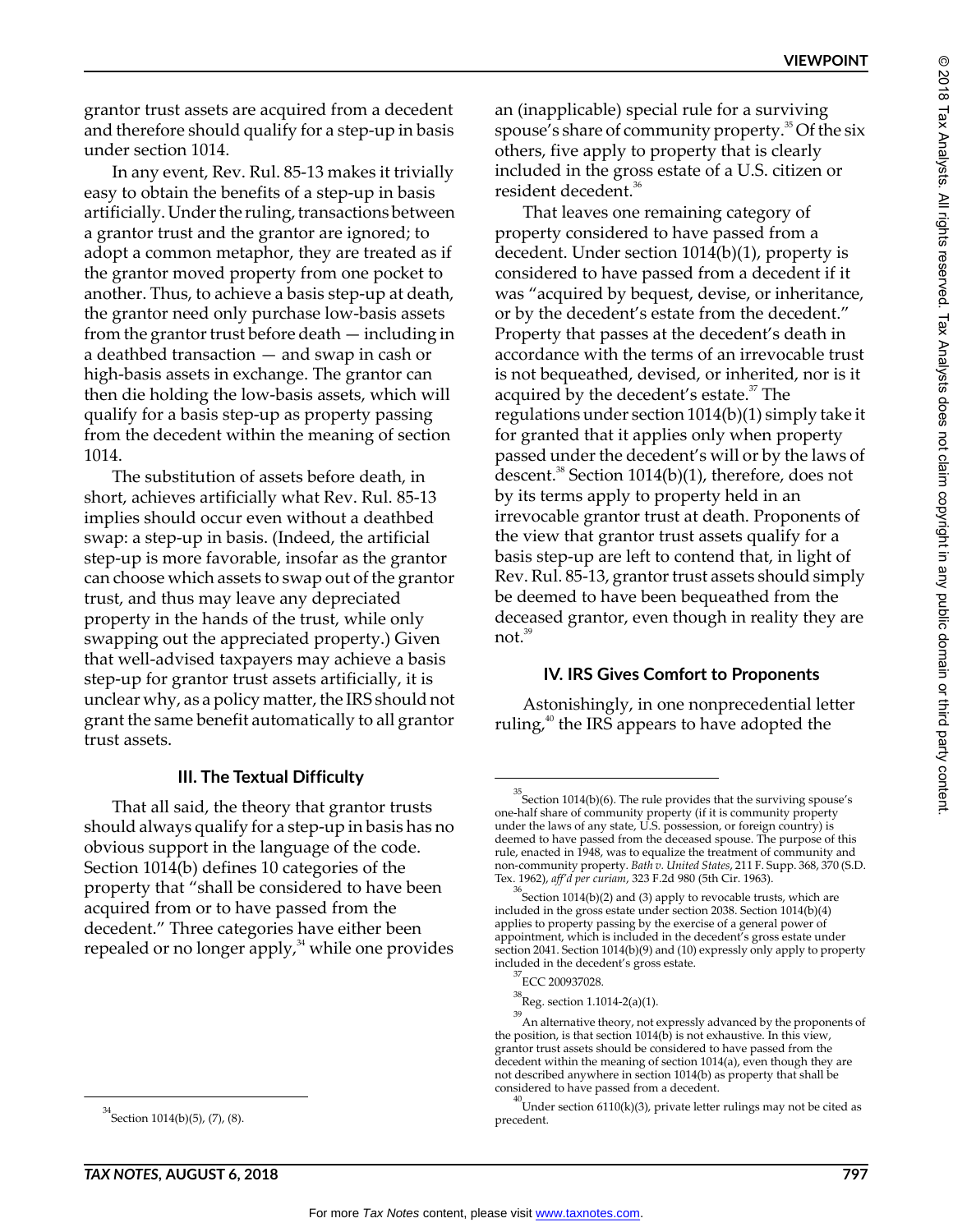construction of section 1014(b)(1) urged by the proponents of the theory that grantor trusts qualify for a basis step-up at death. In LTR 201245006, the taxpayer, a nonresident alien, proposed to transfer assets to an irrevocable trust. Although the trust was irrevocable, the taxpayer retained the right to all income of the trust and a special testamentary power of appointment, and was eligible to receive distributions of principal during his lifetime. Unsurprisingly, the IRS ruled that in light of the grantor's retained strings, the trust was a grantor trust regarding the taxpayer. $41$ The IRS further noted that the property of the trust would not be included in the taxpayer's gross estate for estate tax purposes to the extent that the trust consisted of property not situated in the United States. $42$ 

Nevertheless, the IRS ruled that the property would qualify for a step-up in basis at death. Intriguingly, the IRS reasoned that the beneficiaries after the taxpayer's death "will acquire, by bequest, devise, or inheritance, assets from Trust at Taxpayer's death." In other words, even though the trust assets were, in reality, to pass outside the decedent's will and probate estate, the IRS still deemed them to have passed "by bequest, devise, or inheritance." The hidden assumption, perhaps, was that grantor trust property is deemed to have passed from a decedent under section  $1014(b)(1)$ .<sup>43</sup>

#### **V. The IRS Reaction**

Despite the favorable hint in LTR 201245006, it seems clear that the IRS will not agree that grantor trust assets qualify for a basis step-up at death. In ECC 200937028, an attorney in the IRS chief counsel's office stated that the office "strongly disagree[s]" with the view that grantor trust assets qualify for a step-up in basis. "Since the

decedent transferred the property into trust," the attorney reasoned, section 1014(b)(1) does not apply. On the contrary, "the general rule is that property transferred prior to death, even to a grantor trust," is not subject to section 1014 unless it is included the decedent's gross estate.

In 2015 the IRS added the issue of "whether the assets in a grantor trust receive a section 1014 basis adjustment at the death of the deemed owner of the trust for income tax purposes when those assets are not included in the gross estate of that owner" to the list of areas under study on which the IRS will not normally rule.<sup>44</sup> It is widely expected that the guidance the IRS publishes will deny that grantor trust assets qualify for a section 1014 basis. The only question is on what grounds and by what form of guidance.

#### **VI. The Missing Code Provision**

The technical problem that the IRS faces is that there is no code section  $-$  putting aside section  $1015(b)$  — that, as interpreted by the IRS, obviously applies when determining the basis of grantor trust assets at death. We assume that Treasury and the IRS have already made up their minds that, as stated in ECC 200937028, grantor trust assets do not qualify for a fresh basis at death under section 1014. That leaves as other possible candidates sections 1012 and 1015(a). We discuss each below.

### **A. Section 1012(a) Cannot Apply**

Section 1012(a) sets forth the fundamental principle that except as otherwise provided in the code, the basis of property equals its cost. "Cost" is simply the amount paid in cash or other property.45 During the grantor's lifetime, there are no particular difficulties in determining the cost basis of grantor trust property. The cost basis attributed to the grantor, as the deemed owner of grantor trust assets, is simply whatever the grantor paid for the property before transferring the property to the trust or whatever the trust paid for the property (in a transaction treated as if the grantor himself had acquired the property). The cost basis is then subject to adjustment under

 $^{41}$ Section 672(f)(1) generally prohibits trusts from being treated as owned by persons who are not citizens or residents of the United States. However, the trust in the ruling qualified for an exception to this rule under section 672(f)(2)(A)(ii).

<sup>42</sup> *See* section 2103 (providing that the estate of a nonresident, noncitizen is only subject to estate tax on property situated in the United States).

 $^{43}$ Attorneys involved in obtaining the ruling have suggested that when the ruling refers to section 1014(b)(1), the IRS made a mistake and actually meant to refer to section  $1014(b)(3)$ . The view that the reference to section 1014(b)(1) is a typographical error is difficult to square with the actual text of the ruling, which quotes the language of section 1014(b)(1).

<sup>44</sup> Rev. Proc. 2015-37, 2015-26 IRB 1196.

 $^{45}$ Reg. section 1.1012-1(a).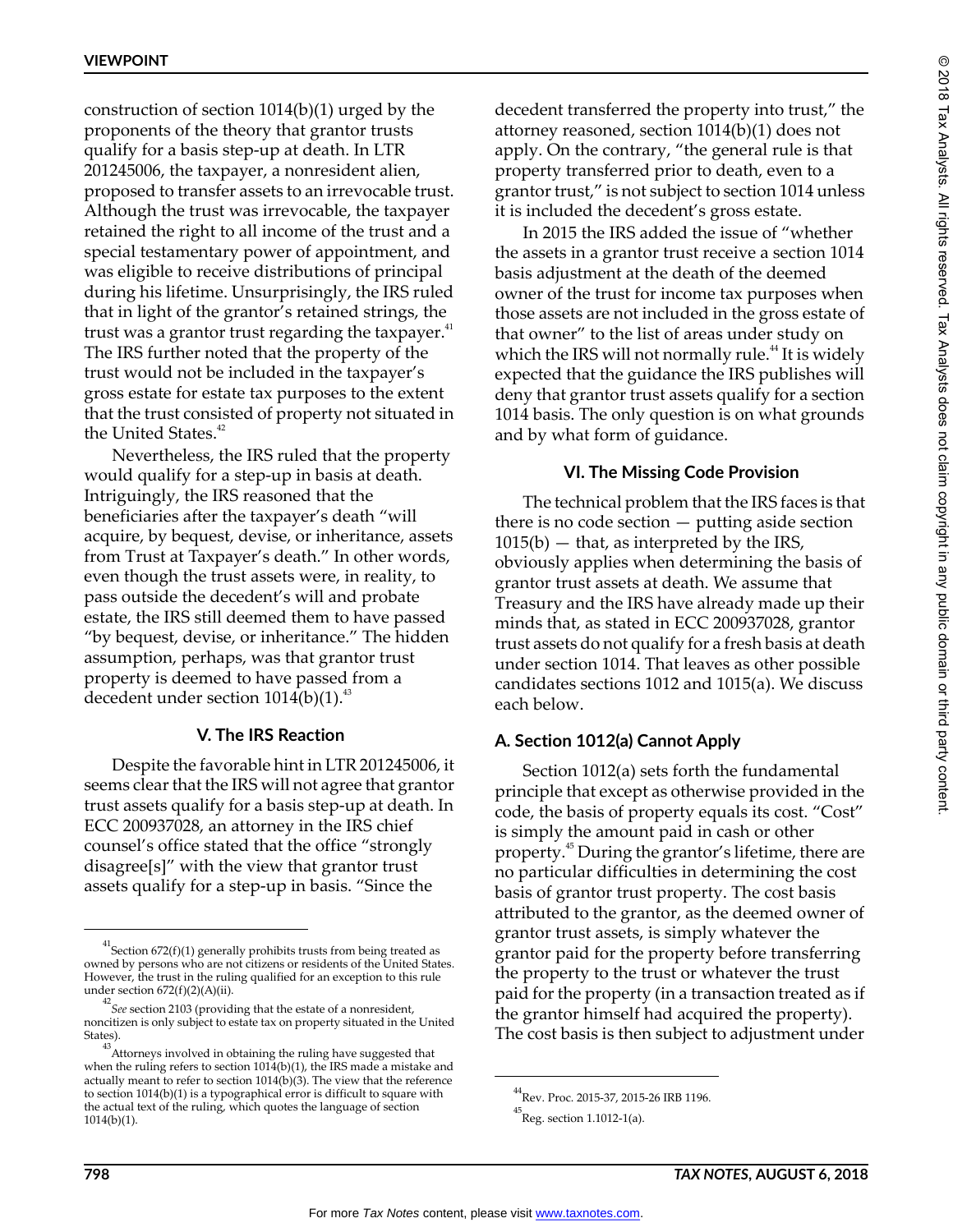section 1016 or may be determined under one of the exceptions provided in the code.<sup>46</sup>

Once the grantor dies, however, section 1012 no longer determines the basis of the trust property. For income tax purposes, under Rev. Rul. 85-13, the trust is ignored up until the moment of death. The trust then springs into existence as a separate taxpayer once ownership can no longer be attributed to the grantor.<sup>47</sup> The trust at that moment will often have assets of considerable value. Yet the trust, as a new taxpayer, could not have paid anything for those assets. Nor is death a taxable event that causes the decedent or a grantor trust to recognize gain.<sup>48</sup> Like Athena in Greek mythology, who sprang miraculously from the head of Zeus, a former grantor trust comes into separate existence at the grantor's death fully formed and well funded. Because the trust is a new taxpayer at the moment of death, it cannot have paid anything for its initial assets and therefore cannot have a section 1012 cost basis.

For comparison, consider how a deceased taxpayer's estate acquires both assets and income tax basis in those assets. An estate, like a former grantor trust, is a new taxpayer that comes into being at the grantor's death<sup>49</sup> and succeeds to the decedent's property.<sup>50</sup> The transfer from the decedent to the decedent's estate is not a disposition that triggers gain or loss.<sup>51</sup> By the same token, section 1012 does not apply in determining the basis of the estate's property. Nevertheless, the inapplicability of section 1012 does not cause any particular difficulties. Rather, as property of an estate is considered to have been acquired from a

decedent,<sup>52</sup> the property generally qualifies for a fresh basis under section 1014(a). Alternatively, if an exception to section 1014(a) applies, a different provision determines basis.<sup>53</sup>

By contrast, when a trust ceases to be a grantor trust at the decedent's death, there is no code section that, like section 1014(a) and its various exceptions, intervenes and determines basis. (This assumes, of course, that the IRS is correct that section 1014(a) does not govern the basis of grantor trust assets at death.) Many assume that the basis of grantor trust property during lifetime simply carries over to the trust after the grantor's death. Section 1012, however, is not a carryover basis provision that, like the many carryover basis rules in the code, $54$  causes the basis of property in the hands of one taxpayer to become the basis in the hands the transferee.<sup>55</sup> The hypothetical provision that causes the property of a grantor trust to acquire a carryover basis after the grantor's death is rather like the Higgs boson in particle physics: an entity that ought to exist in theory but is difficult to identify in practice.

#### **B. Section 1015(a) Cannot Apply**

To solve the problem, the IRS might be tempted to invoke section 1015(a). Section 1015(a) has the advantage, at least, of being a carryover basis provision. It generally provides that the basis of property acquired by gift is the same as its basis in the hands of the donor, if, for purposes of determining loss, the basis of the property is the FMV at the time of the gift if the FMV exceeded

 $52$ Section 1014(b)(1).

<sup>53</sup> For example, in the case of income in respect of a decedent, section 1014(a) does not apply, under section 1014(c), and income is instead determined under section 691. Other exceptions include shares of domestic international sales corporations, specific property transferred to the decedent within one year of death, and, in a way, shares of PFICs. *See* sections 1014(c), 1014(d), and 1291(e), respectively.

<sup>54</sup> *See*, *e.g.*, section 1015(a) (property transferred by gift); section

<sup>362(</sup>a).<br> $\frac{55}{20}$ On the other hand, perhaps the IRS could take the position that section 1012(a) is itself a carryover basis provision. After all, section 1012(a) states merely that the basis of property "shall be the cost of such property." It does not require that the taxpayer who holds the property must be the same taxpayer who paid for it. In this view, if the basis of grantor trust property can be identified during the grantor's lifetime, that basis becomes the trust's basis under section 1012 after the grantor dies.

<sup>46</sup> For example, if property is acquired in a nonrecognition transaction, the basis of the property acquired is normally the same as the basis of the property transferred. *See*, *e.g.*, section 358(a)(1).

<sup>47</sup> Rev. Rul. 57-51, 1957-1 C.B. 171; *cf.* reg. section 1.671-4(h)(2).

 $^{48}$ ILM 200923024 ("Death of the owner  $\ldots$  is generally not treated as an income tax event."); *see also* Rev. Rul. 73-183, 1973-1 C.B. 364; *Crane v. Commissioner*, 331 U.S. 1 (1947) (assuming, as a premise of its holding, that an encumbered property received a basis under the predecessor to section 1014 without recognition of gain).

<sup>49</sup> Section 641(a). An unresolved question is whether the estate begins on the date of the decedent's death or the day after. The better view seems to be that the estate begins the day after death. *See* reg. sections 1.443-1(a)(2) and 1.691(a)-1(b) (stating that a decedent's final tax year ends on the decedent's date of death).

 $^{50}$ Rev. Rul. 73-183 (describing the decedent's property as "passing" to the estate).

<sup>51</sup>*Id.*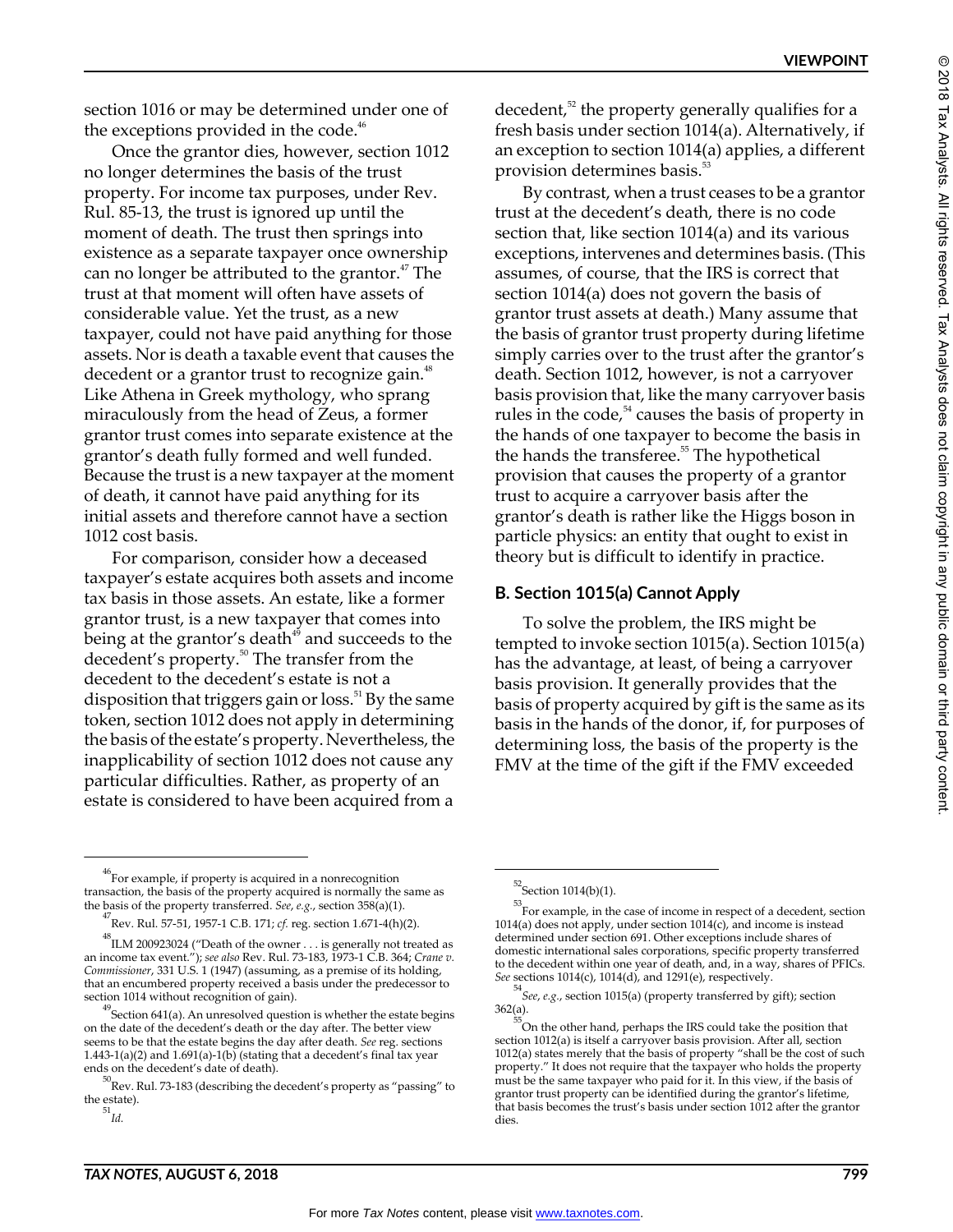basis. Further, a grantor can only become the owner of a grantor trust for income tax purposes by making a gratuitous transfer to the trust.<sup>56</sup> Thus, it might seem a straightforward conclusion that section 1015(a), which applies to property transferred by gift, determines the basis of grantor trust property.

That straightforward conclusion, however, is at loggerheads with Rev. Rul. 85-13. Under Rev. Rul. 85-13, the grantor continues to be treated as the owner of trust property for income tax purposes. Thus, the trust does not acquire the property for income tax purposes until grantor trust status ends, such as at death. A transfer at death, however, is not a transfer "by gift," as the regulations implicitly confirm. $\frac{5}{3}$  It is especially difficult to treat a transfer at death as a transfer "by gift" for purposes of section 1015(a) given that section 1015's counterpart, section 1014, already governs transfers of property at death.

To force section 1015(a) to apply, the IRS might be tempted to incorporate gift tax completion concepts into section 1015(a). Specifically, the IRS might consider taking the position that a gift is considered to have been made for purposes of section 1015(a) if it is a completed gift for gift tax purposes. Under reg. section 25.2511-2, a gift is considered complete when the donor "has so parted with dominion and control as to leave in him no power to change its disposition, whether for his own benefit or for the benefit of another." To fix the value of property transferred in trust for estate tax and gift tax purposes, and thereby to obtain the estate tax benefits of irrevocable grantor trusts, wealthy individuals must necessarily relinquish sufficient dominion and control to make a completed gift for gift tax purposes. Thus, if gift tax completion concepts are imported into section 1015(a), it would seem that the IRS's policy goal will have successfully been achieved. That is, section 1015(a) will impose carryover basis on the assets of irrevocable grantor trusts and deny any step-up in basis at death under section 1014(a).

Despite those apparent advantages, it would be a mistake for the IRS to apply section 1015(a) to the property of grantor trusts. The most obvious problem is that any such position would be contrary to existing law. It is well established that the gift and income tax systems are not *in pari materia*. 58 In *Beck's Estate*, 59 for example, the grantor was taxed on the income of an irrevocable trust, yet was still held liable for gift tax upon funding the trust. The taxpayer argued that it would be "unbearably inconsistent" to tax the funding of the trust as a gift yet continue to tax the income to the grantor. The court, however, held that a transfer can indeed "be a completed gift for one purpose and an incomplete gift for another," and joked that "to assuage the feelings and aid the understanding of affected taxpayers, Congress might use different symbols to describe the taxable conduct in the several statutes, calling it a 'gift' in the gift tax law, a 'gaft' in the income tax law, and a 'geft' in the estate tax law." The Tax Court later confirmed that the predecessor of section 1015(a) and the gift tax are not *in pari materia*. 60

Meanwhile, as discussed, under Rev. Rul. 85- 13 and reg. section 1.1001-2(c), Example 5, a grantor trust is not a separate entity for income tax purposes. Thus, a grantor trust is no more capable of receiving a gift from the grantor for income tax purposes than, as in the facts of Rev. Rul. 85-13, entering into a sale transaction. To apply section 1015(a), the IRS would have to revoke or amend Rev. Rul. 85-13 and its progeny, thereby, at a minimum, upending decades of law that taxpayers previously considered well settled.<sup>61</sup>

Perhaps the IRS could sidestep current law by creating a narrow exception to Rev. Rul. 85-13

 $^{56}$ Reg. section 1.671-2(e)(1).

<sup>57</sup> Reg. section 1.1015-1(e) provides that for purpose of section 1015(a)'s loss limitation rule, the FMV of property is its value as determined for gift tax purposes. The federal gift tax, however, does not apply to transfers of property at death. Reg. section 25.2511-2(f).

<sup>58</sup>*Post v. Commissioner*, 26 T.C. 1055 (1956), *acq.*, 1958-1 C.B. 5 (denying that the predecessor to section 1015 is *in pari materia* with the gift tax system).

<sup>59</sup> *Commissioner v. Beck's Estate*, 129 F.2d 243 (2d Cir. 1942).

<sup>60</sup> *Post*, 26 T.C. 1055. *Post* held that the predecessor to section 1015(a) applied despite the gift being incomplete for gift tax purposes. The position of *Post* was even adopted by regulation. *See* reg. section 1.1015- 1(c). Given how the law has since developed, however, the opposite result is now more likely: Under Rev. Rul. 85-13 and reg. section 1.1001- 2(c), Example 5, a gift may be complete for gift tax purposes but does not cause section 1015 to apply.

 $^{61}$ For example, grantor trusts that purchase life insurance on the life of the grantor had previously been able to rely on Rev. Rul. 2007-13's holding that such a purchase qualified for an exception to the transferfor-value rule of section  $102(a)(2)$ .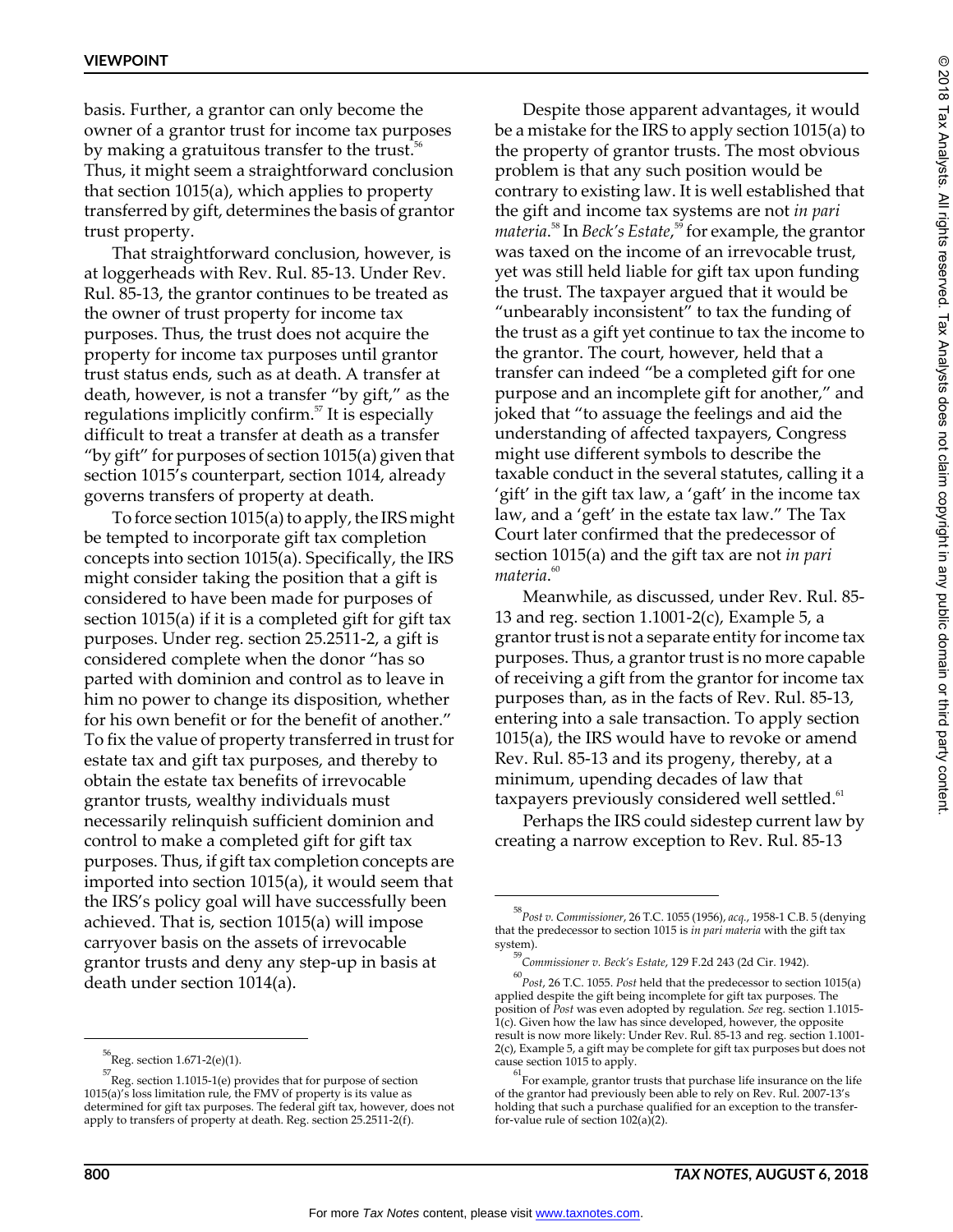principles for sections 1014 and 1015(a). That is, the IRS could take the position that grantor trusts are ignored, except for purposes of determining basis, in which case gift tax completion principles apply. At a minimum, that approach would create additional technical complexity for taxpayers and advisers. Moreover, it would leave the IRS guidance vulnerable to attack and exploitation. Taxpayers could attack the IRS guidance on the grounds that it applies grantor trust principles only as convenient for the IRS and therefore is invalid as an arbitrary and unreasonable exercise of Treasury's authority.<sup>62</sup>

Conversely, taxpayers could exploit the guidance by arguing that it should be extended into other areas. Section 1202(h)(2)(A), for example, allows a capital gain exclusion to qualified small business stock (QSBS) that is transferred "by gift." A taxpayer wishing to increase QSBS exclusions artificially might take the position that stock transferred by gift to a trust qualifies for a QSBS exclusion even if the trust is an irrevocable grantor trust. Under current law, the additional exclusion would not be available, because a grantor trust is ignored for all income tax purposes. But if the IRS instead incorporates gift tax completion principles into the meaning of the term "by gift," the taxpayer could plausibly argue that that irrevocable grantor trust is indeed eligible for an additional exclusion under section 1202.

Moreover, applying section 1015(a) to the basis of grantor trusts, without revoking Rev. Rul. 85-13, would not even solve the problem of whether section 1014(a) applies at death. Consider two different taxpayers, Peter and Katie. Peter funds an irrevocable grantor trust with \$1,000 of zero-basis stock. If section 1015(a) applies, the grantor trust's basis would be zero, including after Peter dies. Katie, by contrast, transfers \$1,000 of cash, which the trust then uses

to purchase from her \$1,000 of zero-basis stock. Under Rev. Rul. 85-13, the basis of the stock continues to be zero after the purchase, because the sale transaction is ignored. Section 1015(a), if it is interpreted using gift tax completion principles, would not apply because Katie's sale is not a transfer by gift. Thus, through the device of transferring cash and then swapping in property, Katie would avoid section 1015(a), even with gift tax principles incorporated, and would preserve the ability to apply another provision, perhaps section 1014(a), to determine basis after her death.

Finally, it is worth noting that if the IRS were to apply section 1015(a) to grantor trusts, it would be solving one mystery only to create another. Suppose that Katie's trust distributes the zerobasis stock to its beneficiary, Sean. Under the theory of Rev. Rul. 85-13, the trust is ignored for income tax purposes and the transfer from the trust to Sean would be deemed a gift from Katie.<sup>63</sup> Sean, therefore, would have a basis determined under section 1015(a).

If instead the IRS revokes or amends Rev. Rul. 85-13 and takes the position that the trust has a section 1015(a) basis, the transfer from the trust to Sean is not a gift but rather a distribution from the trust. There is no code provision that governs the basis of property received *as a distribution* from a grantor trust. $64$  Just as under current law there is no code provision that obviously governs the basis of grantor trust property at death, if the IRS took the position that section 1015(a) applies to the basis of grantor trust property at death, there would be no code provision that obviously governs the basis of grantor trust property distributed to a beneficiary.

# **VII. Section 1015(b): The Solution**

Fortunately, there is a way out of the grantor trust basis conundrum. Authority for the position that the former grantor trusts receive a carryover

 $^{62}$ The guidance would be vulnerable, perhaps, even under the highly deferential "step two" test of *Chevron U.S.A. Inc. v. Natural Resources Defense Council Inc*., 467 U.S. 837 (1984). If the guidance is issued in the form of a revenue ruling, it would likely be entitled merely to so-called *Skidmore* deference. *Taproot Administrative Services Inc. v. Commissioner*, 679 F.3d 1109 (9th Cir. 2012) ("As both parties concede, I.R.S. revenue rulings are entitled to the degree of deference articulated by the Supreme Court in *Skidmore*."). The rule of *Skidmore* deference has been called "an empty truism and a trifling statement of the obvious: A judge should take into account the well-considered views of expert observers." *United States v. Mead*, 533 U.S. 218 at 295 (2001) (Scalia, J. dissenting).

 $^{63}$ The gift should be excluded from gross income under section 102(a). *See* Rev. Rul. 69-70, 1969-1 C.B. 182 (holding that income distributions from foreign grantor trust to U.S. resident beneficiary were not taxable to the beneficiary); *cf.* reg. section 1.671-2 (treating items of income, deduction, and credit as if received or paid directly by the grantor).

<sup>64</sup> Section 643(e) generally provides that the basis of property received as a distribution by a beneficiary is equal to its basis in the hands of the trust. That section likely does not apply, however, to grantor trusts.